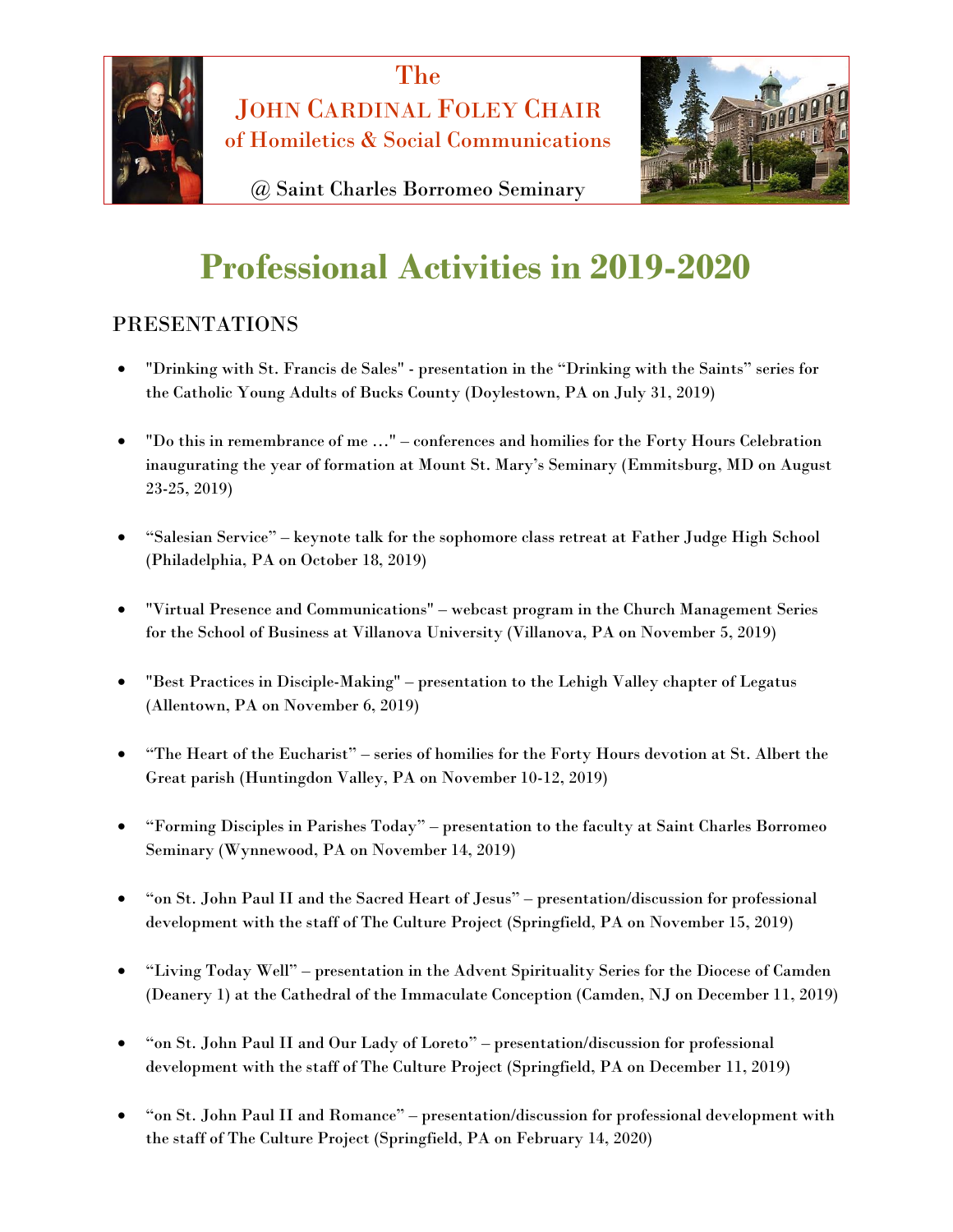- "Behold This Heart … in Lent" annual parish renewal at Immaculate Heart of Mary (High Point, NC on February 29-March 3, 2020)
- "The Heart of the Eucharist" retreat conferences for the Holy Spirit Adoration Sisters, Convent of Divine Love (Philadelphia, PA on March 5-6-7, 2020)
- "on St. John Paul II and Suffering" presentation/discussion for professional development with the staff of The Culture Project (Springfield, PA on April 3, 2020)
- "I Am the Bread of Life" scholar presentation in the Sophia Institute for Teachers program (online workshop on June 9, 2020)
- "Behold This Heart …" novena of Masses in celebration of the Sacred Heart of Jesus at the Monastery of the Visitation of Holy Mary (Philadelphia, PA on June 11-19, 2020)

## PUBLICATIONS:

### *Journals*

- "The Church at 30,000 Feet: Appreciating Pope Francis's Interviews with Journalists" published in the *Journal of Catholic Social Thought,* volume 16/2 (Summer 2019): 319-337
- "Preaching the 'Story of stories'" in *Homiletic & Pastoral Review* (February 26, 2020); also posted on the website of the Vatican's Dicastery for Communications
- "Mass *ad digitalem*" (co-authored with Rev. Patrick J. Welsh) in *Homiletic & Pastoral Review* (April 28, 2020)
- "Gazing upon the Eucharist: How to preach during worship of the Eucharist outside of Mass" – in *The Deacon*, vol. 2, no. 6 (May/June 2020): 32-34

### *Commentaries*

- "How to drink like a saint" (CatholicPhilly.com, [7/3/19](http://catholicphilly.com/2019/07/commentaries/how-to-drink-like-a-saint/))
- "What Twenty-Somethings Think of Parish Life (Ascension Presents, [7/22/19\)](https://media.ascensionpress.com/2019/07/22/what-twenty-somethings-think-of-parish-life/)
- "How to drink like a saint" (Listen to CatholicPhilly.com, [8/5/19\)](https://catholicphilly.com/2019/08/listen/how-to-drink-like-a-saint-2/)
- "Empty Pews and the Future of Catholic Parishes" (CatholicPhilly.com, [8/5/19\)](http://catholicphilly.com/2019/08/commentaries/empty-pews-and-the-future-of-catholic-parishes/)
- "How accurate is the Pew survey on the Eucharist?" (Ascension Presents, [8/16/19\)](https://media.ascensionpress.com/2019/08/16/how-accurate-is-the-pew-survey-on-the-eucharist/)
- "To change the world, see the cross lifted high" (CatholicPhilly.com,  $9/12/19$ )
- "Seeing is believing: Using visual tech at Mass" (Ascension Presents, [9/26/19\)](https://media.ascensionpress.com/2019/09/26/seeing-is-believing-using-visual-tech-at-mass/)
- "Don't live in a monastery? That's OK, this grace is for you" (CatholicPhilly.com,  $\frac{10}{1/19}$ )
- "The power of popular devotions in parish life" (Ascension Presents, [10/14/19\)](http://media.ascensionpress.com/2019/10/14/the-power-of-popular-devotions-in-parish-life/)
- "Pope Francis wants you to tell it like it is" (Listen to CatholicPhilly.com, [10/28/19\)](https://catholicphilly.com/2019/10/listen/pope-francis-wants-you-to-tell-it-like-it-is/)
- "Humility helps us see the sacred in the sublime" (CatholicPhilly.com, [11/8/19\)](http://catholicphilly.com/2019/11/commentaries/humility-helps-us-see-the-sacred-in-the-sublime/)
- "Holiness for the harried" (Listen to CatholicPhilly.com,  $11/14/19$ )